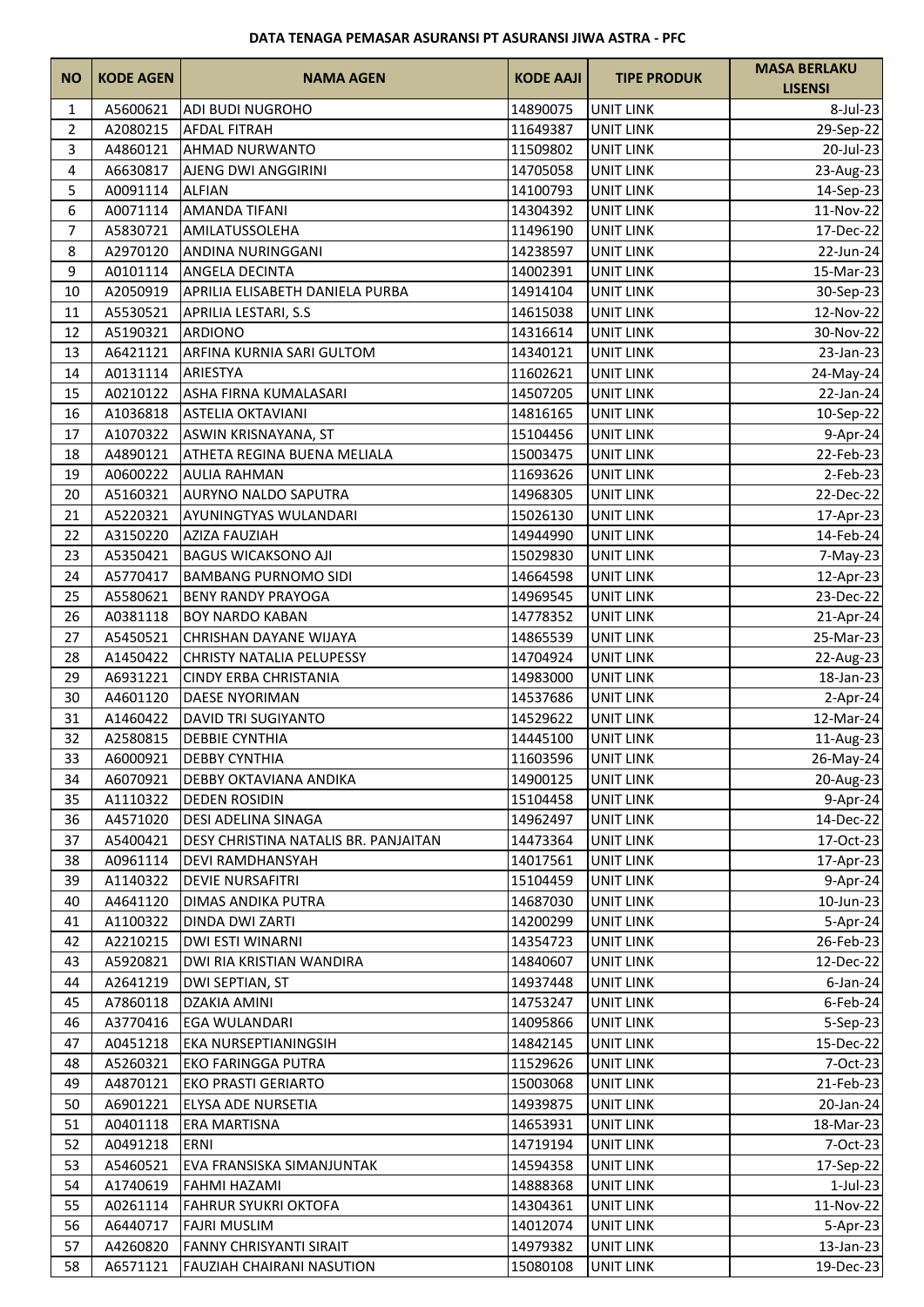| <b>NO</b> | <b>KODE AGEN</b> | <b>NAMA AGEN</b>                                 | <b>KODE AAJI</b>   | <b>TIPE PRODUK</b> | <b>MASA BERLAKU</b><br><b>LISENSI</b> |
|-----------|------------------|--------------------------------------------------|--------------------|--------------------|---------------------------------------|
| 59        | A1090322         | <b>FEBRIANA SITOMPUL</b>                         | 14966839           | <b>UNIT LINK</b>   | 19-Dec-22                             |
| 60        | A4990221         | <b>FIFI DAMAYANTI</b>                            | 11491178           | <b>UNIT LINK</b>   | 8-Mar-23                              |
| 61        | A5480521         | FITRI AYU ASTUTI                                 | 14984863           | <b>UNIT LINK</b>   | 20-Jan-23                             |
| 62        | A1440422         | FRISKA NOVELIA PRIMADIANI                        | 14131051           | <b>UNIT LINK</b>   | 14-Nov-23                             |
| 63        | A0240122         | <b>GALUH WIRIADISASTRA</b>                       | 14722926           | <b>UNIT LINK</b>   | 19-Oct-23                             |
| 64        | A4711220         | <b>GENORY HISKIA SANGGELORANG</b>                | 14980844           | <b>UNIT LINK</b>   | 15-Jan-23                             |
| 65        | A3340220         | <b>GODLIVE HANDEL IMMANUEL SITORUS</b>           | 14944991           | <b>UNIT LINK</b>   | 14-Feb-24                             |
| 66        | A4631120         | <b>GRACIA WIDYA GUSTARIYANTI</b>                 | 14975409           | <b>UNIT LINK</b>   | $7$ -Jan-23                           |
| 67        | A4010516         | HADI MULYANTO                                    | 11547084           | <b>UNIT LINK</b>   | 26-Nov-23                             |
| 68        | A5690721         | <b>HAMRIA RAMADANI</b>                           | 14475516           | <b>UNIT LINK</b>   | 24-Oct-23                             |
| 69        | A1351114         | HANA PUTRI HASTA WULAN                           | 14050193           | <b>UNIT LINK</b>   | 13-Jun-23                             |
| 70        | A2980120         | HANDHA FAFIRA NURRACHMA                          | 14904522           | <b>UNIT LINK</b>   | 31-Aug-23                             |
| 71        | A6101021         | <b>HARUN TARAJA</b>                              | 14304472           | <b>UNIT LINK</b>   | 11-Nov-22                             |
| 72        | A1381114         | <b>HEPI REGINAWATI</b>                           | 11543363           | <b>UNIT LINK</b>   | 17-Nov-23                             |
| 73        | A6671221         | <b>HERMANSYAH</b>                                | 14926161           | <b>UNIT LINK</b>   | 16-Nov-23                             |
| 74        | A4980221         | <b>HIZKIA BABTISON TAMPUBOLON</b>                | 15006290           | <b>UNIT LINK</b>   | $1-Mar-23$                            |
| 75        | A1250419         | <b>HOTMAULI SILALAHI</b>                         | 14870316           | <b>UNIT LINK</b>   | 12-Apr-23                             |
| 76        | A5130321         | I KADEK HERRY HANGGA KUSUMA                      | 15022910           | <b>UNIT LINK</b>   | $6$ -Apr-23                           |
| 77        | A1780719         | I MADE DWI HANGGARA                              | 14892287           | <b>UNIT LINK</b>   | 19-Jul-23                             |
| 78        | A0620222         | <b>IMAM SUGIARTONO</b>                           | 14722300           | <b>UNIT LINK</b>   | 17-Oct-23                             |
| 79        | A3360216         | <b>INKA RASWINI SR. SYAHAB</b>                   | 14519560           | <b>UNIT LINK</b>   | 23-Feb-24                             |
| 80        | A4390920         | <b>IRA SAMUEL PARAPA</b>                         | 11558024           | <b>UNIT LINK</b>   | $7$ -Jan-24                           |
| 81        | A5520521         | JERIS SWILAYA SIREGAR                            | 14799123           | <b>UNIT LINK</b>   | 9-Jul-22                              |
| 82        | A1120322         | JOHANA CAROLINE TANGEL                           | 14863173           | UNIT LINK          | 20-Mar-23                             |
| 83        | A0371114         | <b>JOYCE</b>                                     | 14304486           | <b>UNIT LINK</b>   | 11-Nov-22                             |
| 84        | A1160322         | <b>JUNI ERVINA</b>                               | 15104457           | <b>UNIT LINK</b>   | 9-Apr-24                              |
| 85        | A5100321         | <b>KAREN LUMANAUW</b>                            | 15022902           | <b>UNIT LINK</b>   | $6$ -Apr-23                           |
| 86        | A2260215         | <b>KATHY WIDIANTI</b>                            | 14355678           | <b>UNIT LINK</b>   | 27-Feb-23                             |
| 87        | A3230220         | KEREN HAPUKH RIVANNI SIWALETE                    | 14944980           | UNIT LINK          | 14-Feb-24                             |
| 88        | A1080322         | <b>KETUT JONI SANTIKA</b>                        | 15104454           | <b>UNIT LINK</b>   | 9-Apr-24                              |
| 89        | A0381114         | <b>KRISTINA DAMAYANTI</b>                        | 14304527           | <b>UNIT LINK</b>   | 11-Nov-22                             |
| 90        | A1130322         | KURNIATINI                                       | 14491324           | <b>UNIT LINK</b>   | 29-Nov-23                             |
| 91        | A2270215 KUSNEDI |                                                  | 14355683 UNIT LINK |                    | 27-Feb-23                             |
| 92        | A8810518         | <b>LINDA SARI</b>                                | 14791961           | <b>UNIT LINK</b>   | 30-May-24                             |
| 93        | A6650817         | LITA KOMANG AYU TRISTIANA DEWI                   | 14705053           | UNIT LINK          | 23-Aug-23                             |
| 94        | A5240321         | LULU NUR RACHMI                                  | 15026189           | <b>UNIT LINK</b>   | 17-Apr-23                             |
| 95        | A1150322         | <b>LUTFI HAKIM</b>                               | 14963325           | <b>UNIT LINK</b>   | 15-Dec-22                             |
| 96        | A2421119         | <b>MARIANA SELVI P</b>                           | 14928523           | <b>UNIT LINK</b>   | 23-Nov-23                             |
| 97        | A3950720         | MATIUS PETER SUATAN                              | 14978773           | <b>UNIT LINK</b>   | 12-Jan-23                             |
| 98        | A5800417         | MELIANTHA NATHANIA                               | 14668521           | <b>UNIT LINK</b>   | 22-Apr-23                             |
| 99        | A6060921         | MICHAEL JOTHAM KAONTOLE                          | 14093534           | <b>UNIT LINK</b>   | 14-Mar-24                             |
| 100       | A1120319         | <b>MICHELLE</b>                                  | 14862884           | <b>UNIT LINK</b>   | 18-Mar-23                             |
| 101       | A0610222         | MIRANTI DHARMANAGARA, S.PSI                      | 14599970           | <b>UNIT LINK</b>   | 4-Oct-22                              |
| 102       | A4510816         | <b>MIRANTI NURAINI</b>                           | 14585706           | <b>UNIT LINK</b>   | 19-Aug-22                             |
| 103       | A1020319         | MITA HANDAYANI                                   | 14862894           | <b>UNIT LINK</b>   | 18-Mar-23                             |
| 104       | A2151019         | MOCHAMAD JUNUS KOPRIANUS ALLALA KUSWAND 14120638 |                    | UNIT LINK          | 19-Oct-23                             |
| 105       | A6651221         | MOHAMMAD ALLDY ROSA                              | 14924924           | <b>UNIT LINK</b>   | 15-Nov-23                             |
| 106       | A3390216         | MONICA YEFI NUR KHAZANAH                         | 14519568           | <b>UNIT LINK</b>   | 23-Feb-24                             |
| 107       | A5170321         | MUHAMMAD FAUZAN NAJMI                            | 14994493           | UNIT LINK          | $2$ -Feb-23                           |
| 108       | A5370117         | MUHAMMAD PANJI NUGROHO                           | 14327619           | <b>UNIT LINK</b>   | 18-Dec-22                             |
| 109       | A0220122         | <b>MULYADI PUTRA</b>                             | 15088367           | <b>UNIT LINK</b>   | 29-Jan-24                             |
| 110       | A4771220         | <b>NANIK SUSANTI</b>                             | 14697152           | <b>UNIT LINK</b>   | 27-Jul-23                             |
| 111       | A6911221         | <b>NAUFAL YUDIANSYAH</b>                         | 14935268           | <b>UNIT LINK</b>   | 19-Dec-23                             |
| 112       | A2891115         | NELLY FRISKA TAMBUNAN                            | 14488007           | <b>UNIT LINK</b>   | 24-Nov-23                             |
| 113       | A0360122         | NIA ISDAMAYANTI                                  | 15090865           | <b>UNIT LINK</b>   | 12-Feb-24                             |
| 114       | A4891016         | <b>NIKEN DWI KINASIH PUTRI</b>                   | 14605063           | <b>UNIT LINK</b>   | 17-Oct-22                             |
| 115       | A8830518         | <b>NIKEN RIDIANTI</b>                            | 14791962           | <b>UNIT LINK</b>   | 30-May-24                             |
| 116       | A6591121         | NINDI NOVITA SARI                                | 14715619           | <b>UNIT LINK</b>   | 25-Sep-23                             |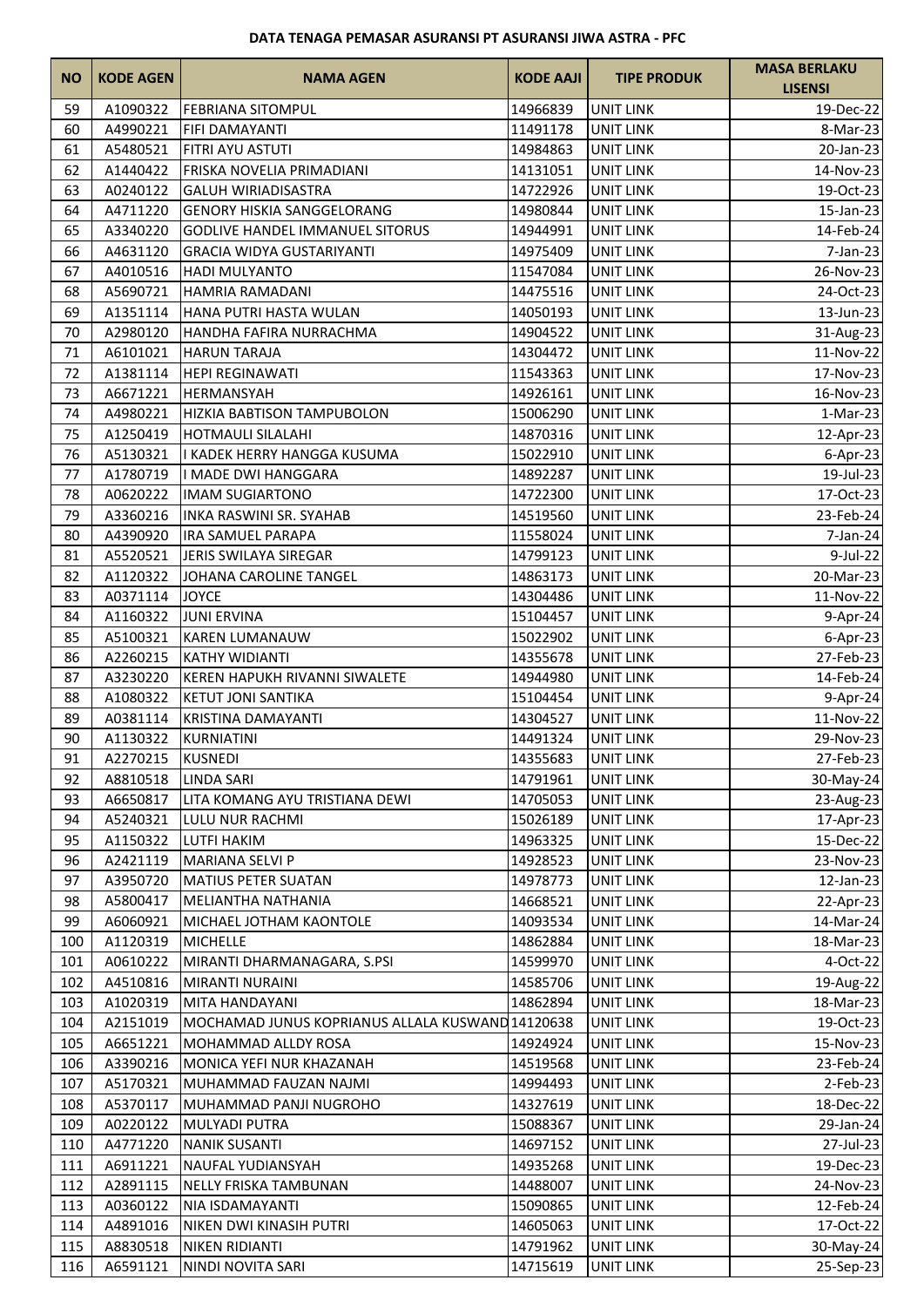| <b>NO</b> | <b>KODE AGEN</b> | <b>NAMA AGEN</b>                  | <b>KODE AAJI</b>   | <b>TIPE PRODUK</b> | <b>MASA BERLAKU</b><br><b>LISENSI</b> |
|-----------|------------------|-----------------------------------|--------------------|--------------------|---------------------------------------|
| 117       | A5380117         | NOVERALDO BRAMASTO                | 14641392           | <b>UNIT LINK</b>   | 8-Feb-23                              |
| 118       | A6601121         | NOVITA PERMATASARI                | 14780068           | <b>UNIT LINK</b>   | 24-Apr-24                             |
| 119       | A5320421         | <b>NUR LOLITA HANDAYANI</b>       | 14482861           | <b>UNIT LINK</b>   | 10-Nov-23                             |
| 120       | A3960516         | PHILIPS DARMAPUTRA WIDJAJA        | 11259979           | <b>UNIT LINK</b>   | 30-May-23                             |
| 121       | A2810815         | PUSPITA JUNARITA YENI TAMBA       | 14471520           | <b>UNIT LINK</b>   | 13-Oct-23                             |
| 122       | A0660222         | R ERWIN BAGUS HANDOKO             | 14854365           | <b>UNIT LINK</b>   | 17-Feb-23                             |
| 123       | A5830417         | RACHMAT DWIASA WINADI             | 14479021           | <b>UNIT LINK</b>   | 31-Oct-23                             |
| 124       | A5101116         | <b>RAHMAD SALEH</b>               | 14627373           | <b>UNIT LINK</b>   | 14-Dec-22                             |
| 125       | A0640222         | RATNA TRI UNTARI                  | 11669081           | <b>UNIT LINK</b>   | 16-Nov-23                             |
| 126       | A5890417         | <b>RAYMOND GUNAWAN</b>            | 12002988           | <b>UNIT LINK</b>   | 10-May-23                             |
| 127       | A3430216         | <b>REGGI BESTARI PRAYOGI</b>      | 14060561           | <b>UNIT LINK</b>   | 28-Jun-23                             |
| 128       | A7201117         | <b>REGINA</b>                     | 14731663           | UNIT LINK          | 17-Nov-23                             |
| 129       | A5680721         | REVINDA SAPUTRI HIDAYANTI         | 14474668           | <b>UNIT LINK</b>   | 22-Oct-23                             |
| 130       | A5470521         | REZZA ARDIANSYAH PUTRA            | 14898862           | <b>UNIT LINK</b>   | 12-Aug-23                             |
| 131       | A0180122         | <b>RIBUT TULUS RAHAYU</b>         | 14816938           | <b>UNIT LINK</b>   | 15-Sep-22                             |
| 132       | A2341119         | RISWAN SUKANDAR SUMANTRI          | 11658417           | <b>UNIT LINK</b>   | 22-Oct-22                             |
| 133       | A3010120         | RIZAL AULIA SALEH                 | 14864622           | <b>UNIT LINK</b>   | 23-Mar-23                             |
| 134       | A6121021         | <b>RIZKIANA RAHMAH</b>            | 14882642           | <b>UNIT LINK</b>   | 27-May-23                             |
| 135       | A6091021         | RONI SAHALA SILALAHI              | 11665063           | <b>UNIT LINK</b>   | 7-Nov-22                              |
| 136       | A2380215         | <b>ROSHINTA</b>                   | 11225504           | <b>UNIT LINK</b>   | 20-Sep-22                             |
| 137       | A5570621         | <b>ROY GUMILANG</b>               | 15042381           | <b>UNIT LINK</b>   | 10-Jul-23                             |
| 138       | A1870115         | RT.DEBI YOHANA P                  | 14336183           | <b>UNIT LINK</b>   | 15-Jan-23                             |
| 139       | A1211114         | SAHID YOGA LASTIONO               | 14165384           | <b>UNIT LINK</b>   | 25-Jan-24                             |
| 140       | A5970921         | SARAH D.F. DASMASELA              | 14710120           | <b>UNIT LINK</b>   | 9-Sep-23                              |
| 141       | A4200820         | SARAH KATHERINA SIHOMBING         | 14964825           | <b>UNIT LINK</b>   | 18-Dec-22                             |
| 142       | A4741220         | SARI MAULY TAMBUNAN               | 14246216           | <b>UNIT LINK</b>   | 13-Jan-23                             |
| 143       | A0670222         | SEPTIANA SAMSUL                   | 14905543           | <b>UNIT LINK</b>   | 31-Aug-23                             |
| 144       | A6080921         | SERI SARO ENDAH SIREGAR           | 14190785           | <b>UNIT LINK</b>   | 29-Dec-22                             |
| 145       | A5500521         | SHINTA MARDALLENA                 | 15038017           | UNIT LINK          | 19-Jun-23                             |
| 146       | A7580118         | SHOLEH NUGRAHA                    | 14582735           | <b>UNIT LINK</b>   | 7-Aug-22                              |
| 147       | A5960921         | <b>SISWANTO</b>                   | 14369859           | <b>UNIT LINK</b>   | 20-Mar-23                             |
| 148       | A2581219         | <b>SOVIA NAULI SIAGIAN</b>        | 14937430           | <b>UNIT LINK</b>   | $6$ -Jan-24                           |
| 149       | A3930720         | <b>STEVANI MARCELLA</b>           | 14994284 UNIT LINK |                    | 2-Feb-23                              |
| 150       | A3290220         | STISYA DELAROSYA                  | 14160962           | UNIT LINK          | 14-Feb-24                             |
| 151       | A0611114         | SUHERMAN                          | 11163404           | <b>UNIT LINK</b>   | 29-Sep-23                             |
| 152       | A6621221         | <b>SURIATI</b>                    | 15077790           | <b>UNIT LINK</b>   | 11-Dec-23                             |
| 153       | A4000720         | SYAHRIAL ASHARI                   | 14323237           | <b>UNIT LINK</b>   | 11-Dec-22                             |
| 154       | A6590717         | T RICHIE ANDICHA PUTRA            | 11331147           | <b>UNIT LINK</b>   | 23-Jul-22                             |
| 155       | A0230122         | <b>TANIA YUANNA ASTRIA</b>        | 15089398           | <b>UNIT LINK</b>   | $6$ -Feb-24                           |
| 156       | A1030319         | <b>TASYA NOVIYANTI</b>            | 14862893           | <b>UNIT LINK</b>   | 18-Mar-23                             |
| 157       | A3360220         | <b>TATANG MULYANA</b>             | 11316858           | <b>UNIT LINK</b>   | 8-Sep-23                              |
| 158       | A5880821         | THERESYA MARGHARETHA BR PANJAITAN | 14883331           | <b>UNIT LINK</b>   | 14-Jun-23                             |
| 159       | A0540119         | <b>THOMAS NUGROHO</b>             | 11335117           | <b>UNIT LINK</b>   | 12-Jun-24                             |
| 160       | A0631114         | <b>TIURMAULI ARIATI</b>           | 14304391           | <b>UNIT LINK</b>   | 11-Nov-22                             |
| 161       | A9740818         | <b>TRI UTAMI</b>                  | 11550060           | UNIT LINK          | $3-Dec-23$                            |
| 162       | A2880120         | TYAS NUR WIDOWATI, S. SOS         | 14939870           | <b>UNIT LINK</b>   | 20-Jan-24                             |
| 163       | A0671114         | <b>VANNY LILAWATY T</b>           | 11266262           | <b>UNIT LINK</b>   | 14-Mar-23                             |
| 164       | A6111021         | VICTOR LAURENCIUS SARAGI SIDAURUK | 14851496           | <b>UNIT LINK</b>   | 9-Feb-23                              |
| 165       | A3300220         | <b>VIRDA MAWARNI</b>              | 11654548           | <b>UNIT LINK</b>   | 14-Feb-24                             |
| 166       | A9280718         | VIRKA A. S SEBA                   | 14799313           | <b>UNIT LINK</b>   | $11$ -Jul-22                          |
| 167       | A4480816         | WAHYUNIKA INDYAH PRATIWI, SE      | 11642555           | UNIT LINK          | 10-Sep-22                             |
| 168       | A5860821         | <b>WIWIEN APRIZA</b>              | 15051406           | <b>UNIT LINK</b>   | 30-Aug-23                             |
| 169       | A3670316         | YENI MASRUROH                     | 14533099           | <b>UNIT LINK</b>   | 23-Mar-24                             |
| 170       | A0630222         | YEREMIAS FRANKY MASTAIL           | 14037352           | <b>UNIT LINK</b>   | 21-Mar-24                             |
| 171       | A4911116         | YOGI CHRISKA                      | 14621890           | <b>UNIT LINK</b>   | 29-Nov-22                             |
| 172       | A0061018         | YOHANA FRANSISKA SIAHAAN          | 14823855           | <b>UNIT LINK</b>   | 12-Oct-22                             |
| 173       | A7750118         | YOHANA NOVIYANTI S                | 14753244           | <b>UNIT LINK</b>   | $6$ -Feb-24                           |
| 174       | A4220820         | YOHANNES HASIHOLAN SINAGA         | 14968131           | <b>UNIT LINK</b>   | 21-Dec-22                             |